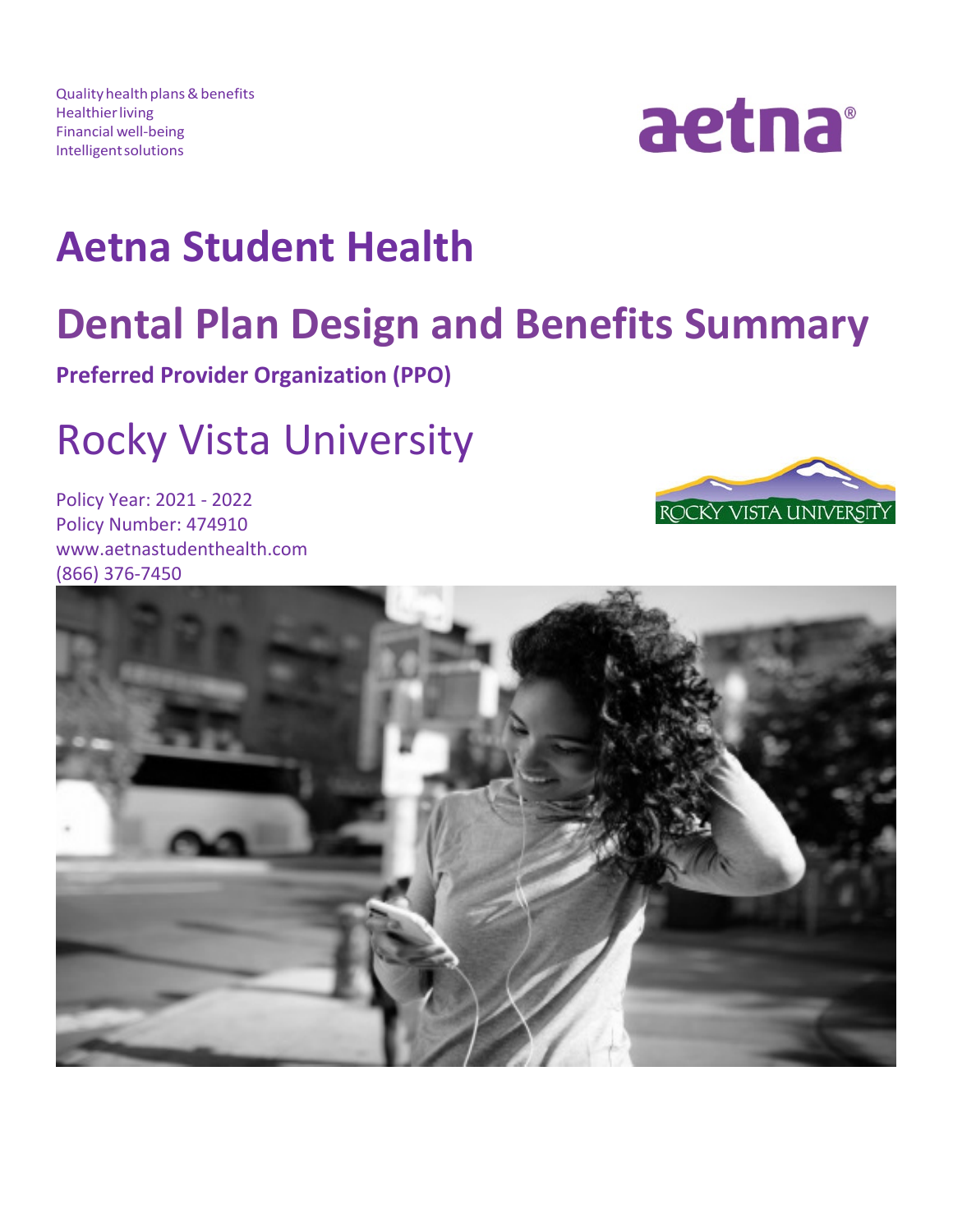**This Aetna Dental® Preferred Provider Organization (PPO) insurance plan summary is provided by Aetna Life Insurance Company (Aetna)** for some of the more frequently performed dental procedures. Under this plan, you may choose at the time of service either a PPO participating dentist or any nonparticipating dentist. With the PPO plan, savings are possible because the PPO participating dentists have agreed to provide care for covered services at the negotiated fee schedule.

# **Coverage Periods**

**Students:** Coverage for eligible students will become effective at or after 12:00 a.m. on the coverage dates indicated on the Master Policy and will terminate at or before 11:59 p.m. on the coverage dates on the Master Policy.

**Eligible Dependents**: Dependents are not eligible for Rocky Vista University's Aetna PPO Dental Plan.

#### **Rates**

| 2021-2022 Student Dental Plan Rate                                                         |          |  |
|--------------------------------------------------------------------------------------------|----------|--|
| Annual*                                                                                    | \$234.24 |  |
| * The premium listed above is included in the RVU Annual Student Health Insurance Premium. |          |  |

# **Who is eligible?**

You are eligible if you are a:

- Student enrolled in the Rocky Vista University Student Health Insurance Plan.
	- o All students are automatically enrolled in the Aetna PPO Dental Plan.

# **Dependent Coverage**

Dependents are not eligible for Rocky Vista University's Aetna PPO Dental Plan.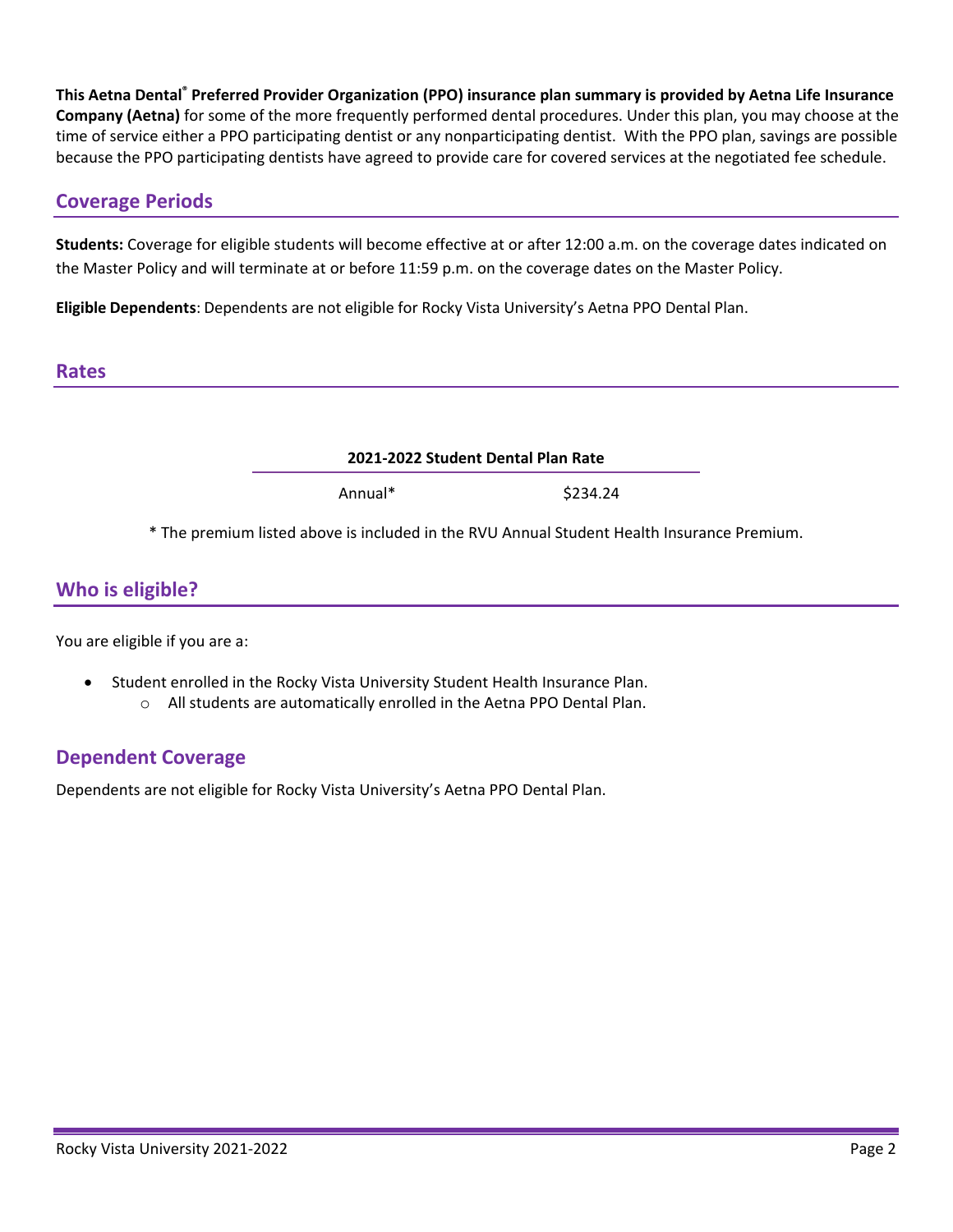# **Who provides the care**

Just as the starting point for coverage under your plan is whether the services and supplies are eligible dental services, the foundation for getting covered care is through our network.

This section tells you about in-network and out-of-network providers.

#### **In-network providers**

We have contracted with dental providers to provide eligible dental services to you. These dental providers make up the network for your plan.

You may select an in-network provider from the directory or by logging on to our website at [www.aetnastudenthealth.com.](http://www.aetnastudenthealth.com/) You can search our online directory, DocFind®, for names and locations of dental providers.

You will not have to submit claims for treatment received from in-network providers. Your in-network provider will take care of that for you. And we will directly pay the in-network provider for what the plan owes.

#### **Out-of-network providers**

If you use an out-of-network provider to receive eligible dental services, you are subject to a higher out-of-pocket expense and are responsible for:

- Paying any out-of-network deductibles
- Your out-of-network coinsurance
- Any charges above the scheduled limit
- Any charges over our recognized charge
- Submitting your own claims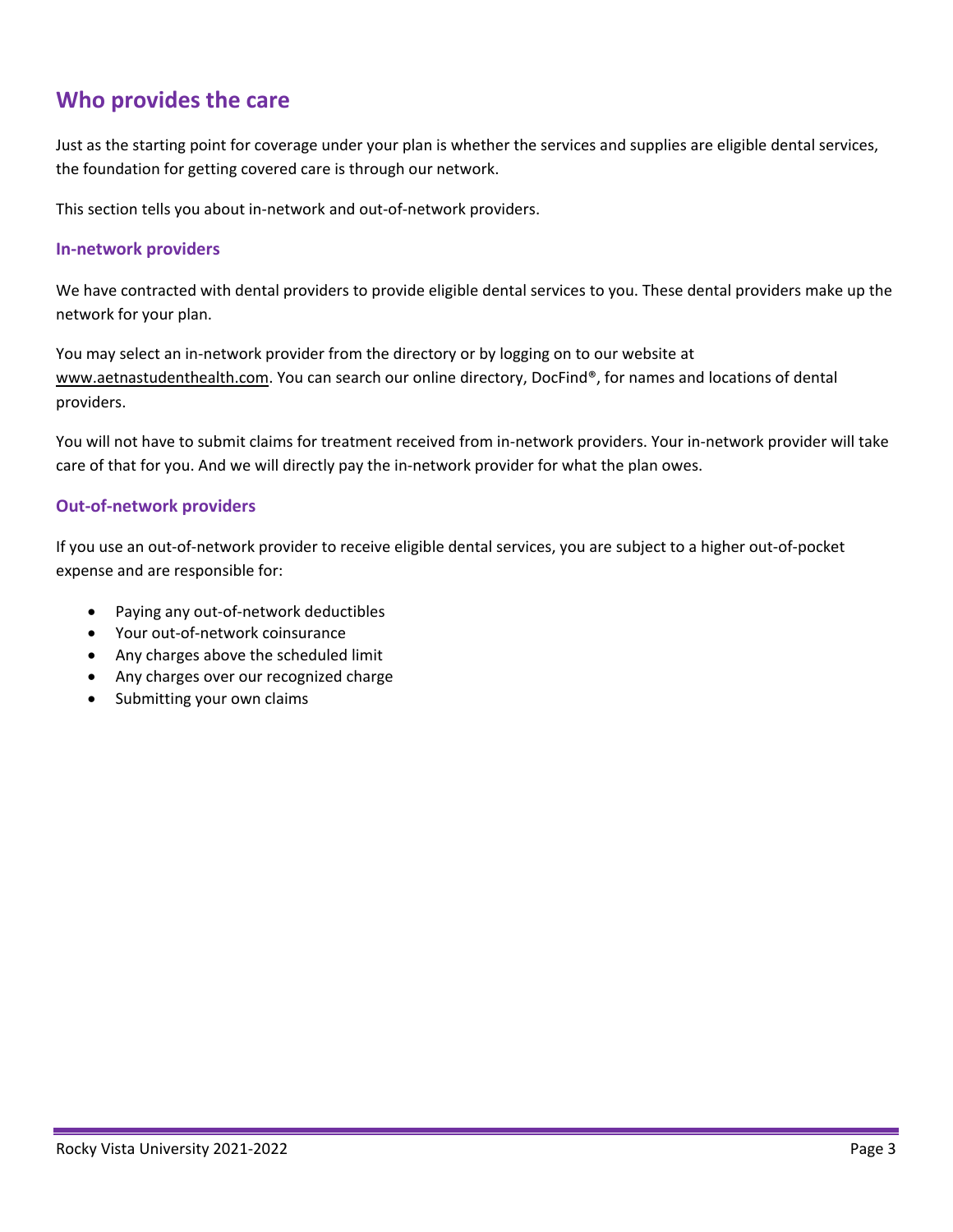# **Description of Benefits**

The Plan excludes coverage for certain services (referred to as exceptions and exclusions in the certificate of coverage) and has limitations on the amounts it will pay. While this Plan Design and Benefit Summary document will tell you about some of the important features of the Plan, other features may be important to you and some may further limit what the Plan will pay. To look at the full Plan description, which is contained in the Certificate of Coverage issued to you, go to **[www.aetnastudenthealth.com.](http://www.aetnastudenthealth.com/)** If any discrepancy exists between this Benefit Summary and the Certificate of Coverage, the Certificate will control.

This Plan will pay benefits in accordance with any applicable Colorado Insurance Law(s).

# **Policy year Deductibles**

You have to meet your policy year deductible before this plan pays for benefits.

|                                                                                            | In-network coverage | Out-of-network coverage |  |  |  |
|--------------------------------------------------------------------------------------------|---------------------|-------------------------|--|--|--|
| Policy year deductible                                                                     | Individual: \$50    |                         |  |  |  |
| The policy year deductible applies to all eligible dental services except Type A expenses. |                     |                         |  |  |  |

# **Coinsurance listed in the schedule of benefits**

The **coinsurance** listed in the schedule of benefits below reflects the plan **coinsurance** percentage. This is the **coinsurance**  amount that the plan pays. You are responsible for paying any remaining **coinsurance**.

#### **Coinsurance**

|                                | In-network coverage           | Out-of-network coverage       |
|--------------------------------|-------------------------------|-------------------------------|
| <b>Type A expenses</b>         | 100% of the negotiated charge | 100% of the recognized charge |
| <b>Type B expenses</b>         | 80% of the negotiated charge  | 60% of the recognized charge  |
| <b>Type C expenses</b>         | 50% of the negotiated charge  | 50% of the recognized charge  |
| Orthodontic treatment expenses | Not Covered                   | Not Covered                   |

#### **Policy year maximum**

|                                                                 | In-network coverage | <b>Out-of-network coverage</b> |  |  |  |
|-----------------------------------------------------------------|---------------------|--------------------------------|--|--|--|
| Individual: \$1,000<br>Policy year maximum:                     |                     |                                |  |  |  |
| The policy year maximum applies to:                             |                     |                                |  |  |  |
| in-network and out-of-network eligible dental services combined |                     |                                |  |  |  |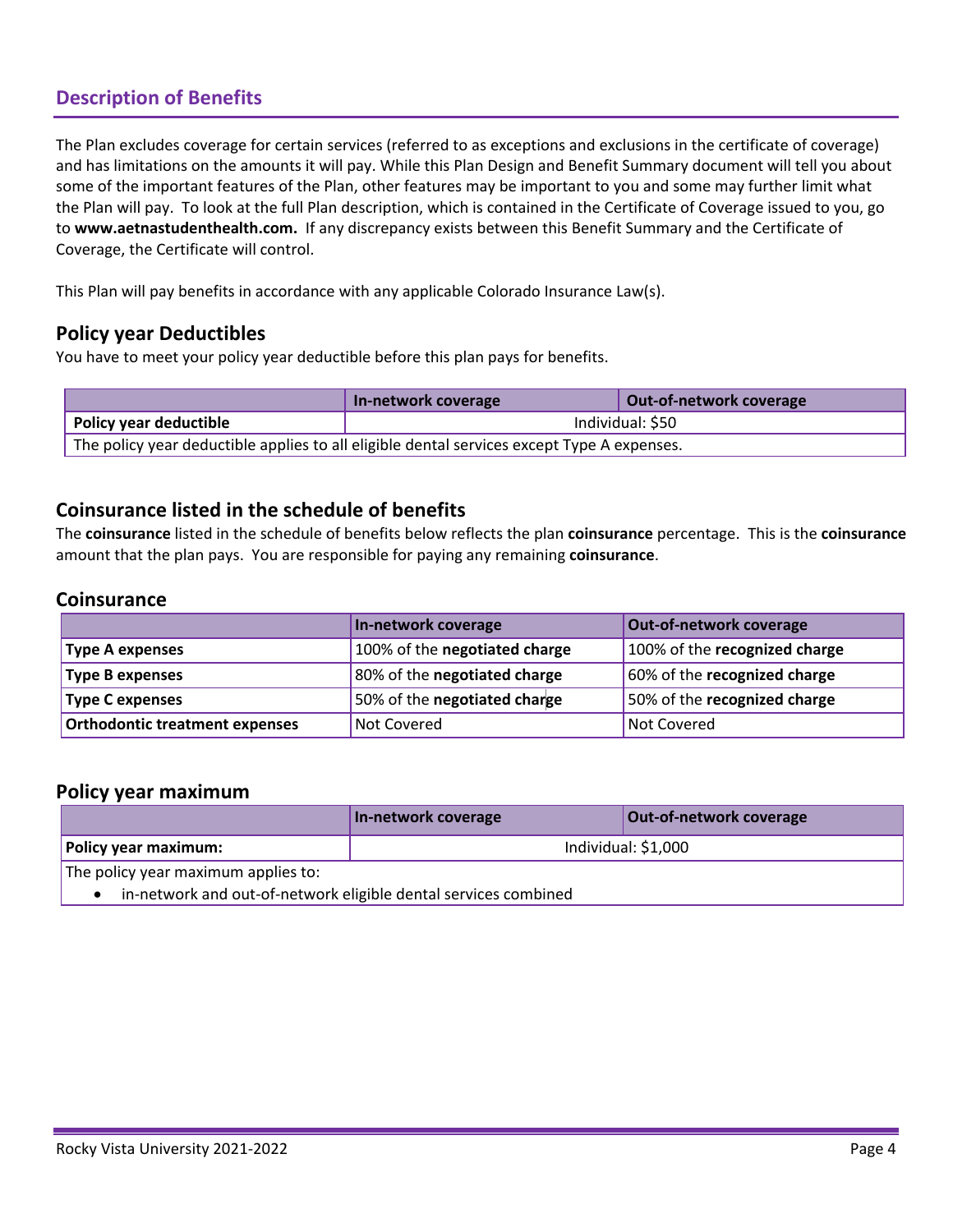# **Eligible dental services**

# **Type A expenses: Diagnostic & preventive care**

#### **Visits and exams**

- Office visit during regular office hours for oral examination (2 visits per policy year)
- Prophylaxis (cleaning) or scaling-moderate/severe inflammation–full mouth (2 treatments per policy year)
- Topical application of fluoride if you are under age 16 (1 applications per policy year)
- HbA1c in-office point of service testing (1 test per policy year)

#### **Images and pathology**

- Bitewing images (1 set per policy year)
- Entire dental series, including bitewings or panoramic film (1 set every 5 policy years)
- Vertical bitewing images (1 set every 5 policy years)

# **Type B expenses: Basic restorative care**

# **Visits and exams**

- Office visit after hours (we will pay either for the office visit charge or for the **eligible** dental services performed, whichever is more)
- Emergency palliative treatment, per visit
- Sealants, per tooth (1 application every 3 policy years for permanent molars only and if you are under age 16)
- Sealant repair per tooth (for permanent molars only and if you are under age 16)

#### **Images and pathology**

- Periapical images
- Intra-oral, occlusal view
- Extra-oral
- Accession of tissue

# **Restorative**

Excluding inlays, onlays and crowns. Multiple restorations in 1 surface will be considered as a single restoration.

- Amalgam restorations
- Resin-based composite restorations, (other than for molars)
- Protective restoration
- Reattachment of tooth fragment, incisal edge or cusp
- Interim therapeutic restoration primary dentition
- Pin retention, per tooth, in addition to restoration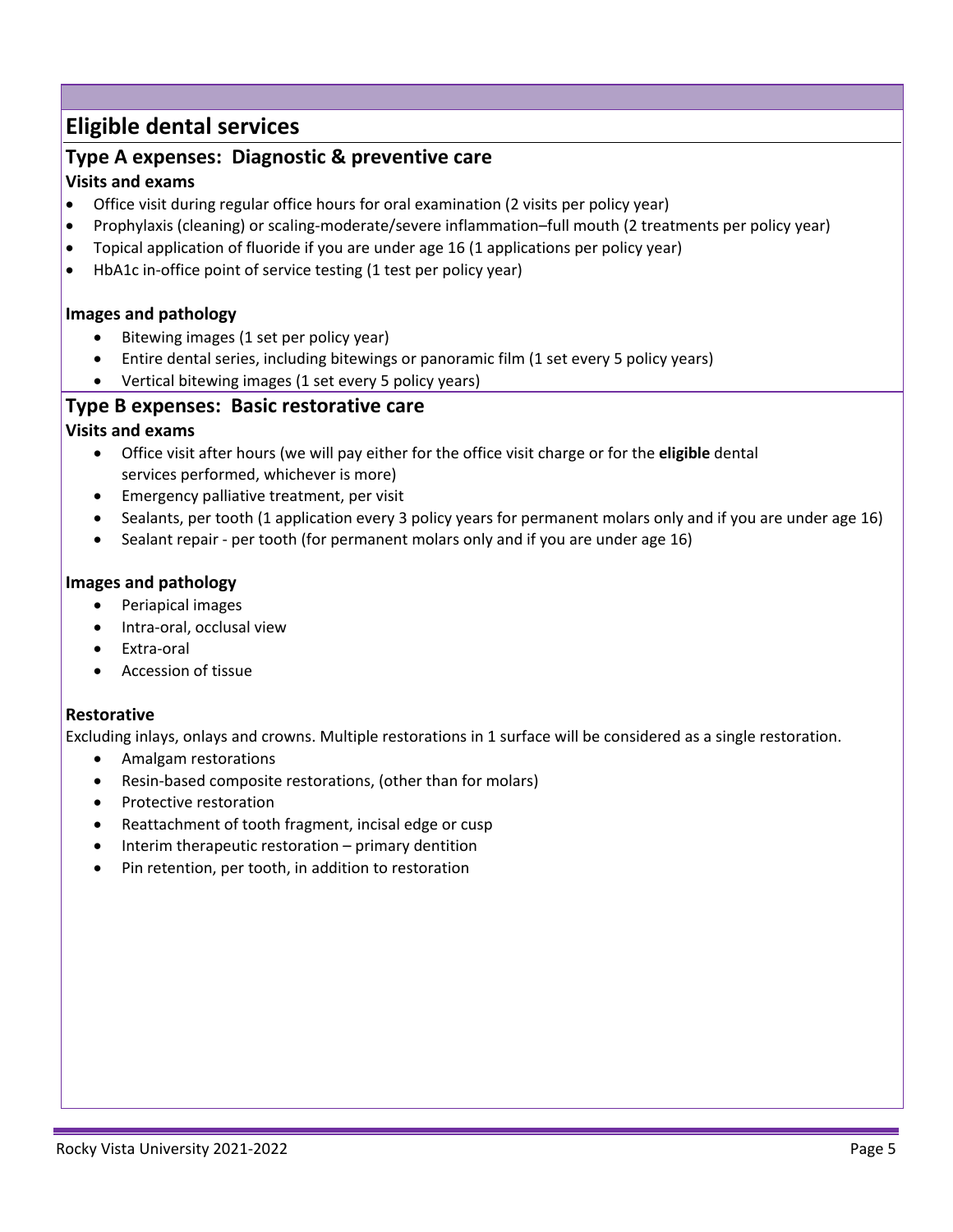# **Type C expenses: Major restorative care**

**Restorative** – Inlays, onlays, labial veneers and crowns (excludes temporary crowns) are covered only as treatment for decay or acute traumatic injury, and only when teeth cannot be restored with a filling material or when the tooth is an abutment to a fixed bridge. Coverage is limited to 1 per tooth every 8 policy years. (See the *Replacement rule*.)

- Inlays
- Onlays
- Labial veneers
- Crowns
- Prefabricated crowns (excluding temporary crowns)
- Post and core
- Recementation
- Repairs inlay, onlay, veneer, crow

#### **Endodontics**

- Pulp cap
- Pulpal debridement
- Pulpal therapy
- Pulpotomy
- Apexification/recalcification
- Apicoectomy
- Root canal therapy and retreatment
- Anterior
- Bicuspid
- Molar
- Pulpal regeneration
- Periradicular surgery without apicoectomy
- Hemisection
- Retrograde filling
- Root amputation
- Treatment of root canal obstruction
- Incomplete endodontic surgery
- Internal root repair of defect

# **Periodontics**

- Periodontal maintenance (following active therapy (1 per policy year)
- Occlusal adjustment, (other than with an appliance or by restoration)
- Osseous surgery, (including flap and closure), 1 to 3 teeth per quadrant (1 per site every 3 policy years)
- Osseous surgery, (including flap and closure), 4 or more per teeth per quadrant (1 per quadrant every 3 policy years)
- Soft tissue graft procedures
- Clinical crown lengthening hard tissue
- Full mouth debridement (1 per lifetime maximum)
- Bone grafts, first site in quadrant (1 per lifetime maximum)
- Bone grafts, each additional site in quadrant (1 per lifetime maximum)
- Root planing and scaling, 1 to 3 teeth per quadrant (4 per site, every 2 policy years)
- Root planing and scaling, 4 or more teeth per quadrant, (4 per site, every 2 policy years)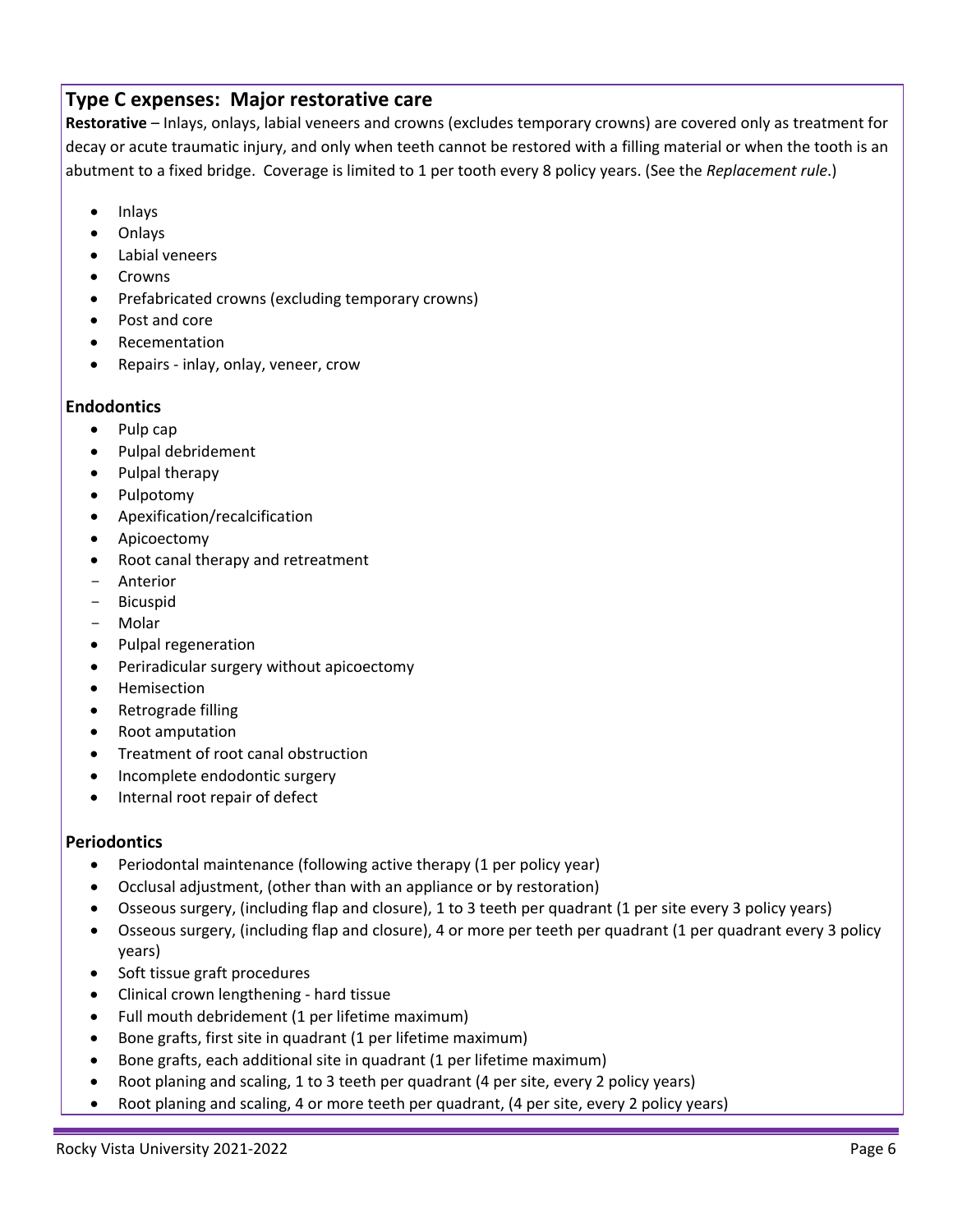- Scaling and debridement implant (1 tooth every 2 policy years)
- Surgical revision procedure, per tooth
- Gingivectomy/gingivoplasty, 1 to 3 teeth per quadrant (1 per site every 3 policy years)
- Gingivectomy/gingivoplasty, 4 or more teeth per quadrant (1 per site every 3 policy years)
- Gingival flap procedure, 1 to 3 teeth per quadrant (1 per site every 3 policy years)
- Gingival flap procedure, 4 or more teeth per quadrant (1 per site every 3 policy years)
- Apically positioned flap
- Unscheduled dressing change (by someone other than treating dentist or their staff)

#### **Prosthodontics**

The first installation of dentures and bridges is covered only if needed to replace teeth extracted while coverage was in force and which were not abutments to a denture or bridge less than 10 policy years old. (See the *Tooth missing but not replaced rule*.) Replacement of existing bridges or dentures is limited to 1 every 8 policy years. (See the *Replacement rule*.)

- Bridge abutments
- Pontics
- Implants
- Dentures and partials (fees for dentures and partial dentures include relines, rebases and adjustments within 6- 36 months after installation. Fees for relines and rebases include adjustments within 6-36 months after installation. Specialized techniques and characterizations are not eligible).
	- Complete upper and lower denture
	- Partial upper and lower (including any conventional clasps, rests and teeth)
	- Removable unilateral partial denture
- Stress breakers
- Interim partial denture (stayplate), anterior only
- Reline (partial or complete)
- Rebase, per denture
- Special tissue conditioning, per denture
- Adjustment to denture more than 6 months after installation
- Repairs, full and partial denture
- Adding teeth and clasps to existing partial denture
- Repairs, bridges
- Occlusal guard for bruxism (1 every 5 policy years)
- Adjustments, repair or reline of occlusal guard
- Cleaning and inspection of a removable appliance

#### **Oral surgery**

- Extractions coronal remnants deciduous tooth
- Extractions erupted tooth or exposed root
- Surgical removal of erupted tooth
- Removal of impacted tooth
	- Soft tissue
	- Partially bony
	- Completely bony
- Surgical removal of residual tooth roots
- **Coronectomy**
- Primary closure of a sinus perforation
- Oroantral fistula closure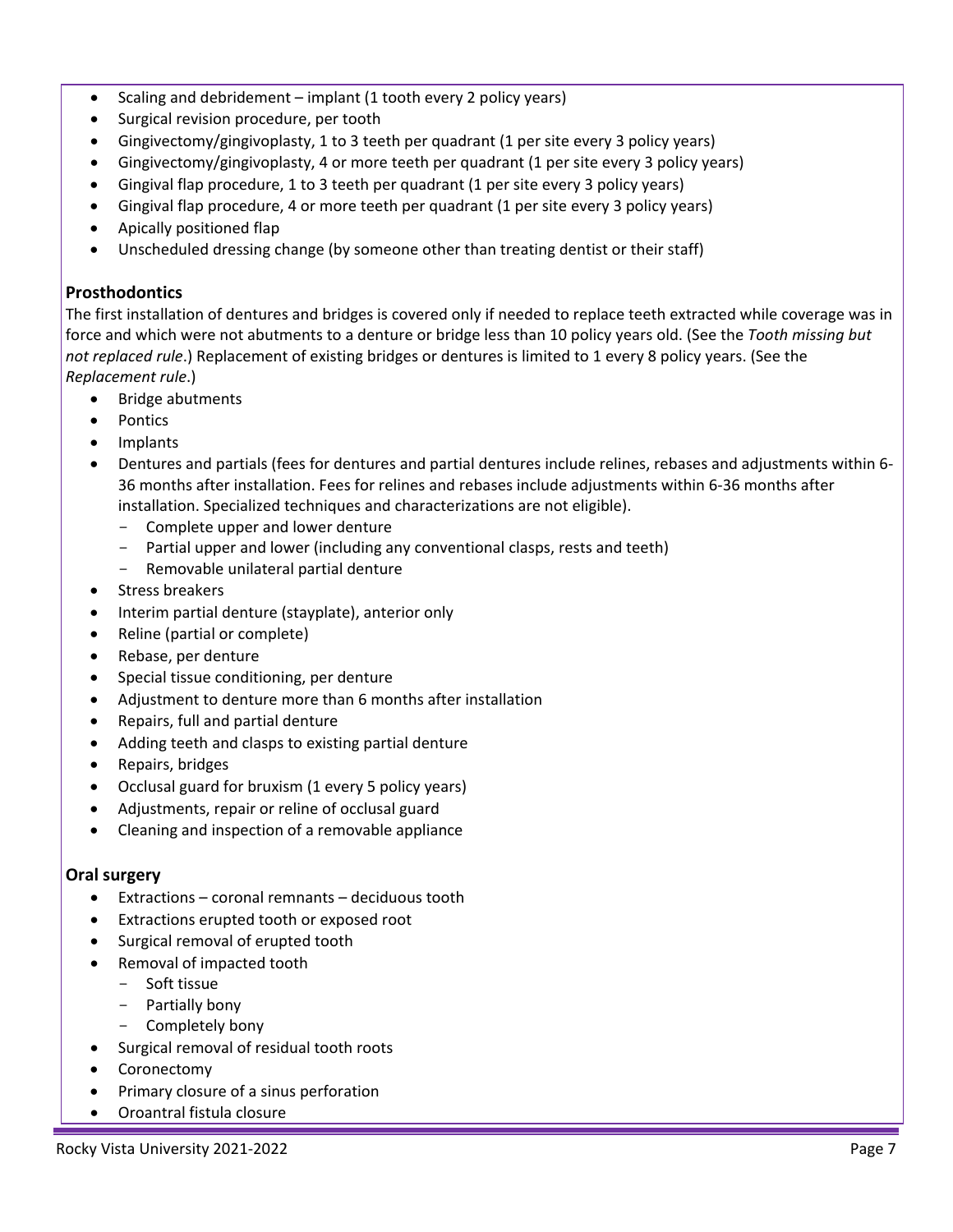- Tooth transplantation
- Surgical access of unerupted tooth
- Mobilization of erupted or malpositioned tooth to aid eruption
- Placement of device to facilitate eruption of impacted tooth
- Biospy of oral tissue
- Exfoliative cytological sample collection
- Alveoloplasty
- Removal of odontogenic cysts or tumors
- Removal of exostosis
- Removal of torus
- Surgical reduction of osseous tuberosity
- Incision and drainage of abscess
- Removal of foreign body
- Sequestrectomy
- Suture of wounds
- Frenectomy/frenuloplasty
- Excision of hyperplastic tissue per arch
- Excision of pericoronal gingiva
- Surgical reduction of fibrous tuberosity
- Sialolithotomy
- Closure of salivary fistula
- Treatment of complications (post-surgical)

#### **General anesthesia and intravenous sedation**

- General anesthesia and intravenous sedation are covered when provided as part of a covered surgical procedure
- Evaluation by anesthesiologist for deep sedation or general anesthesia

#### **Nutritional counseling**

Limited to nutritional counseling for the control of dental disease

#### **Tobacco counseling**

Limited to tobacco counseling for the control and prevention of oral disease

#### **Space maintainers**

Only when needed to preserve 9space resulting from premature loss of deciduous teeth and if you are under age 14. 1 course of treatment per **policy year**. (Includes all adjustments within 6 months after installation.)

- Fixed or removable (unilateral or bilateral)
- Recementation or removal
- Appliance therapy to control harmful habits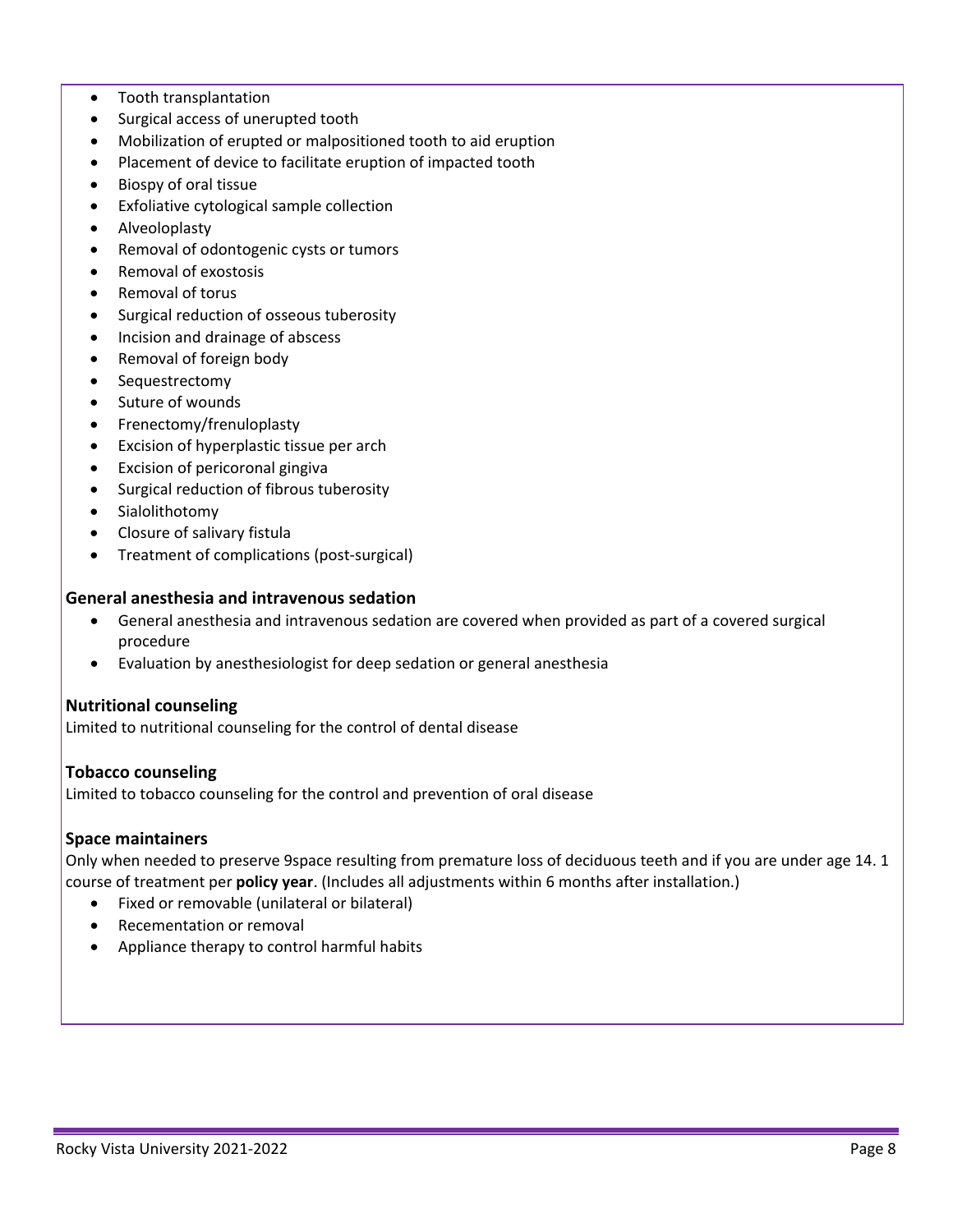# **Dental emergency**

**Eligible dental services** include dental services provided for a **dental emergency**. The care provided must be a **covered benefit**.

If you have a **dental emergency**, you should consider calling your dental **in-network provider** who may be more familiar with your dental needs. However, you can get treatment from any **dentist** including one that is an **out-of-network provider**. If you need help in finding a **dentist**, call Member Services at the toll-free number on the back of your ID card.

If you get treatment from an **out-of-network provider** for a **dental emergency**, the plan pays a benefit at the in-network cost-sharing level of coverage.

For follow-up care to treat the **dental emergency**, you should consider using your **in-network dental provider** so that you can get the maximum level of benefits. Follow-up care will be paid at the cost-sharing level that applies to the type of **provider** that gives you the care.

# **Limitations/exclusions (what is not covered)**

We already told you about the many dental care services and supplies that are eligible for coverage under your plan in the *Benefits/coverage (what is covered)* section. In that section we also told you that some dental care services and supplies have exceptions and some are not covered at all which are called "exclusions".

# **Limitations/exclusions**

#### **Beyond legal authority**

• Services and supplies provided by a **health professional** or other **provider** that is acting beyond the scope of its legal authority

#### **Charges for services or supplies**

- Provided by an **in-network provider** in excess of the **negotiated charge**
- Provided by an **out-of-network provider** in excess of the **recognized charge**
- Provided for your personal comfort or convenience, or the convenience of any other person, including a **dental provider**
- Provided in connection with treatment or care that is not covered under the plan
- Cancelled or missed appointment charges or charges to complete claim forms
- Charges for which you have no legal obligation to pay
- Charges that would not be made if you did not have coverage, including:
	- Care in charitable institutions
	- Care for conditions related to current or previous military service
	- Care while in the custody of a governmental authority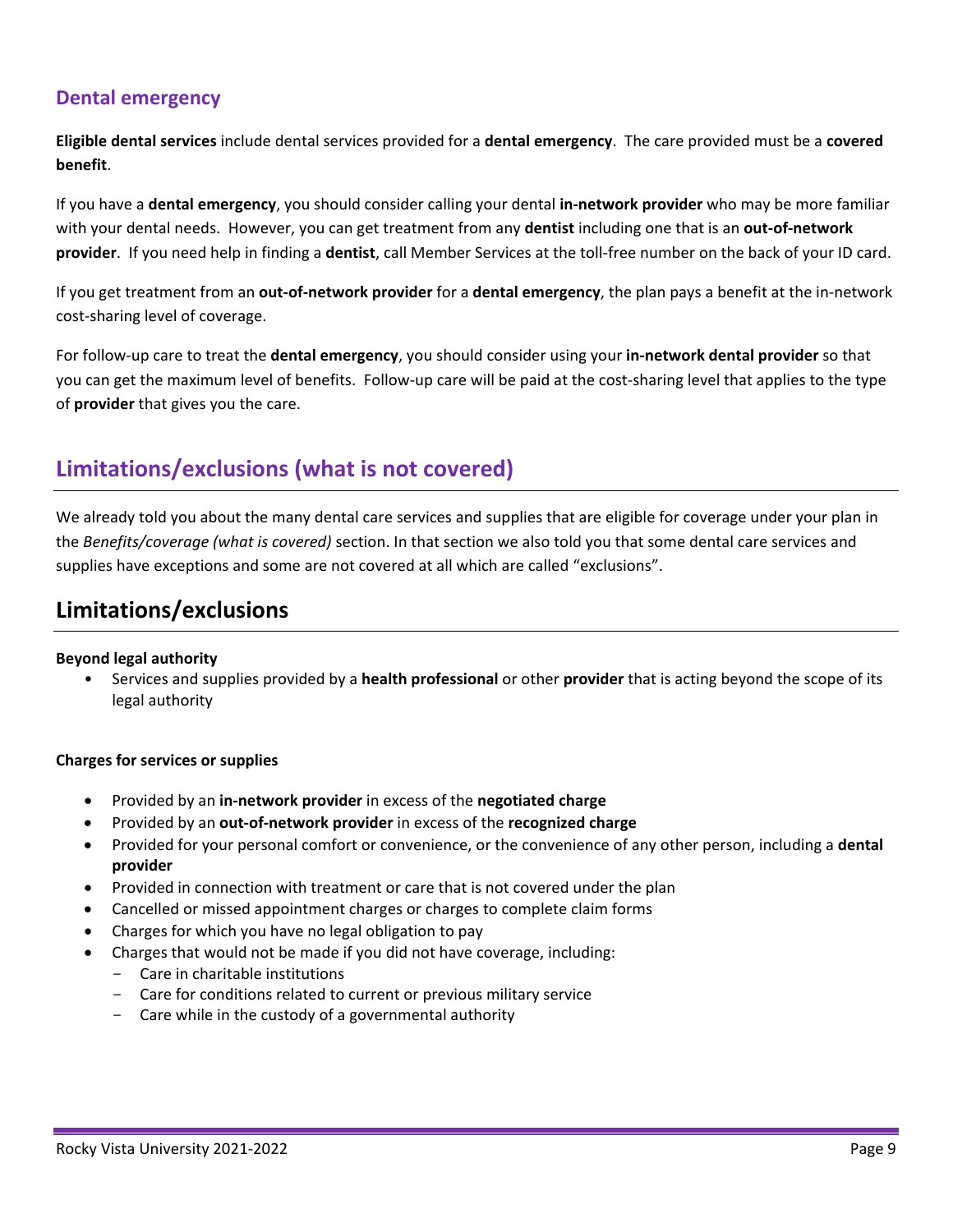#### **Charges in excess of any benefit limits**

Any charges in excess of the benefit, dollar, visit, or frequency limits stated in the schedule of benefits.

**Cosmetic services and plastic surgery** (except to the extent coverage is specifically provided in the *Eligible Dental Services* section of the schedule of benefits)

- **Cosmetic** services and supplies including:
	- Plastic surgery
	- Reconstructive surgery
	- **Cosmetic** surgery
	- Personalization or characterization of dentures or other services and supplies which improve, alter or enhance appearance
	- Augmentation and vestibuloplasty and other services to protect, clean, whiten, bleach alter the appearance of teeth whether or not for psychological or emotional reasons

Facings on molar crowns and pontics will always be considered **cosmetic**

#### **Court-ordered services and supplies**

• Includes those court-ordered services and supplies, or those required as a condition of parole, probation, release or as a result of any legal proceeding.

#### **Dental services and supplies**

- Acupuncture, acupressure and acupuncture therapy
- Asynchronous dental treatment
- Crown, inlays and onlays, and veneers unless for one of the following:
	- It is treatment for decay or traumatic **injury** and teeth cannot be restored with a filling material
	- The tooth is an abutment to a covered partial denture or fixed bridge
- Dental implants, false teeth, prosthetic restoration of dental implants, plates, dentures, braces, mouth guards, and other devices to protect, replace or reposition teeth and removal of implants
- Dental services and supplies made with high noble metals (gold or titanium) except as covered in the *Eligible Dental Services* section of the schedule of benefits
- Dentures, crowns, inlays, onlays, bridges, or other prosthetic appliances or services used for the purpose of splinting, to alter vertical dimension, to restore occlusion, or correcting attrition, abrasion, or erosion
- First installation of a denture or fixed bridge, and any inlay and crown that serves as an abutment to replace congenitally missing teeth or to replace teeth, all of which were lost while you were not covered
- General anesthesia and intravenous sedation, unless specifically covered and done in connection with another **eligible dental service**
- Instruction for diet, tobacco counseling and oral hygiene
- Mail order and at-home kits for orthodontic treatment
- **Orthodontic treatment** except as covered in the *Eligible Dental Services* section of the schedule of benefits
- Services and supplies provided in connection with treatment or care that is not covered under the plan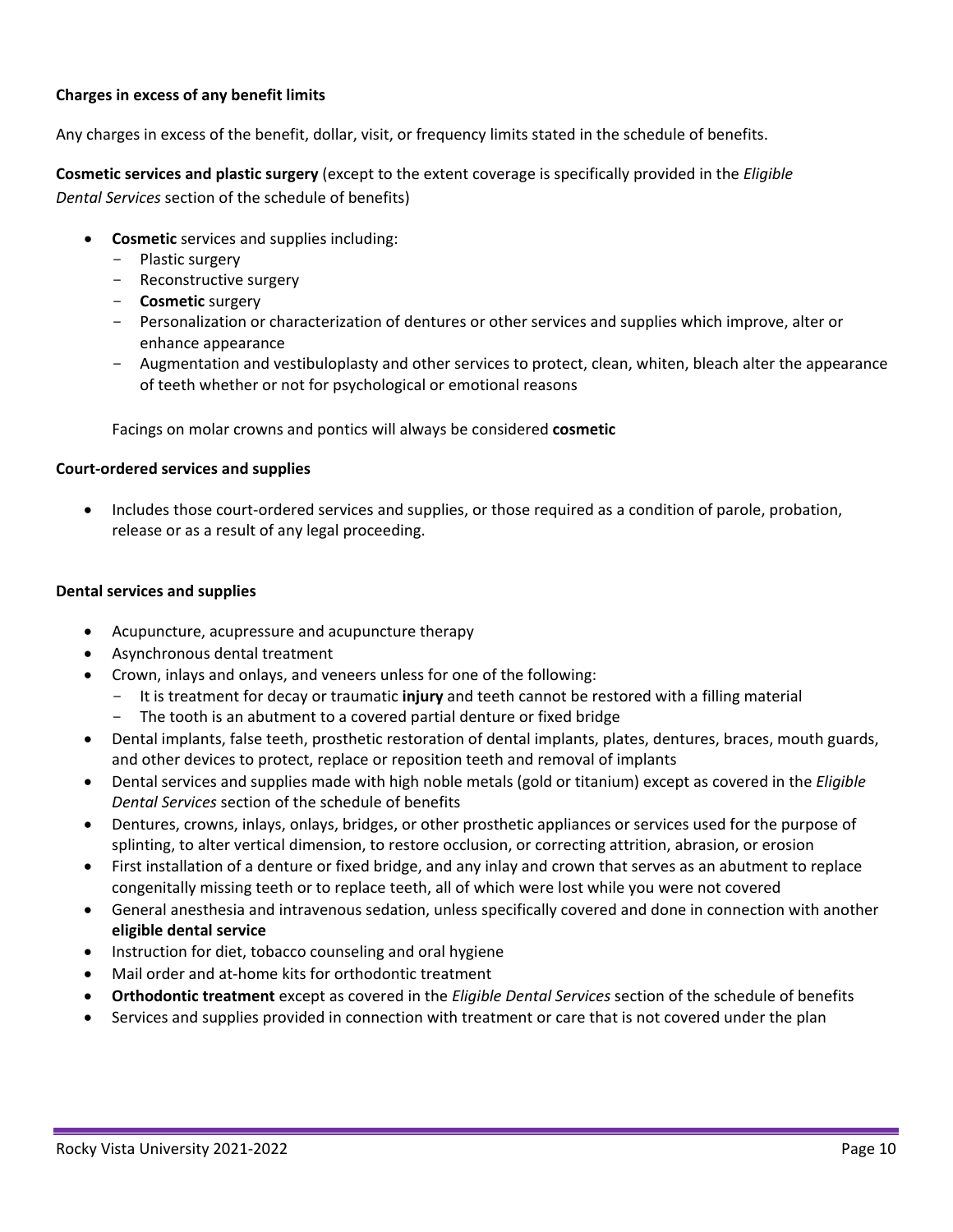Replacement of a device or appliance that is lost, missing or stolen, and for the replacement of appliances that have been damaged due to abuse, misuse or neglect and for an extra set of dentures

- Replacement of teeth beyond the normal complement of 32
- Services and supplies provided where there is no evidence of pathology, dysfunction or disease, other than covered preventive services
- Space maintainers except when needed to preserve space resulting from the premature loss of deciduous teeth
- Surgical removal of impacted wisdom teeth when removed only for orthodontic reasons
- **Temporomandibular joint dysfunction/disorder**

#### **Dental services and supplies that are covered in whole or in part:**

- Under any other part of this plan
- Under any other plan of group benefits provided by the **policyholder**

#### **Examinations**

Any dental examinations needed:

- Because a third party requires the exam. Examples include examinations to get or keep a job, or examinations required under a labor agreement or other contract.
- Because a court order requires it.
- To buy insurance or to get or keep a license.
- To travel.
- To go to a school, camp, or sporting event, or to join in a sport or other recreational activity.

#### **Experimental or investigational**

• **Experimental or investigational** drugs, devices, treatments or procedures

#### **Felony**

• Services and supplies that you receive as a result of an **injury** due to your commission of a felony

#### **Judgment or settlement**

• Services and supplies for the treatment of an **injury** or **illness** to the extent that payment is made as a judgment or settlement by any person deemed responsible for the **injury** or **illness** (or their insurers)

#### **Mandatory no-fault laws**

• Treatment for an **injury** to the extent benefits are payable under any state no-fault automobile coverage or first party medical benefits payable under any other mandatory no-fault law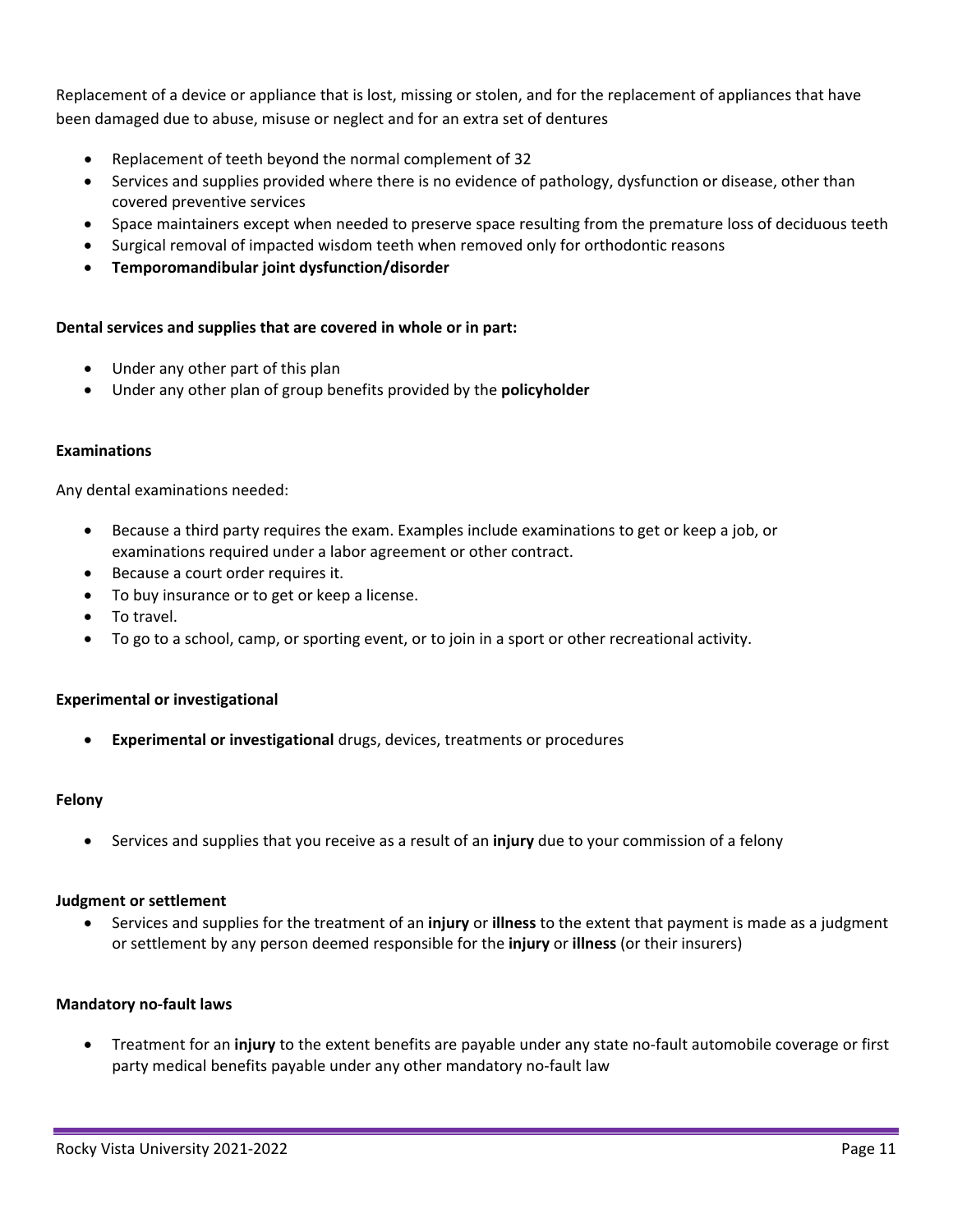#### **Motor vehicle accidents**

• Services and supplies given by a **provider** for **injuries** sustained from a motor vehicle **accident** but only when benefits are payable under other valid and collectible insurance. This applies whether or not a claim is made for such benefits.

#### **Non-medically necessary services**

• Services, including but not limited to, those treatments, services, **prescription drugs** and supplies which are not **medically necessary** (as determined by **Aetna**) for the diagnosis and treatment of **illness**, **injury**, restoration of physiological functions, or covered preventive services. This applies even if they are prescribed, recommended or approved by your **physician** or **dentist**.

#### **Non-U.S .citizen**

• Services and supplies received by a **covered person** (who is not a United States citizen) within the **covered person's** home country but only if the home country has a socialized medicine program

#### **Other primary payer**

• Payment for a portion of the charge that another party is responsible for as the primary payer

#### **Outpatient prescription drugs, and preventive care drugs and supplements**

• Prescribed drugs, pre-medication or analgesia

#### **Personal care, comfort or convenience items**

• Any service or supply primarily for your convenience and personal comfort or that of a third party

#### **Providers and other health professionals**

- Treatment by other than a **dentist**. However, the plan will cover some services provided by a licensed dental hygienist under the supervision and guidance of a **dentist**. These are:
	- Scaling of teeth
	- Cleaning of teeth
	- Topical application of fluoride
- Charges submitted for services by an unlicensed **provider** or not within the scope of the **provider's** license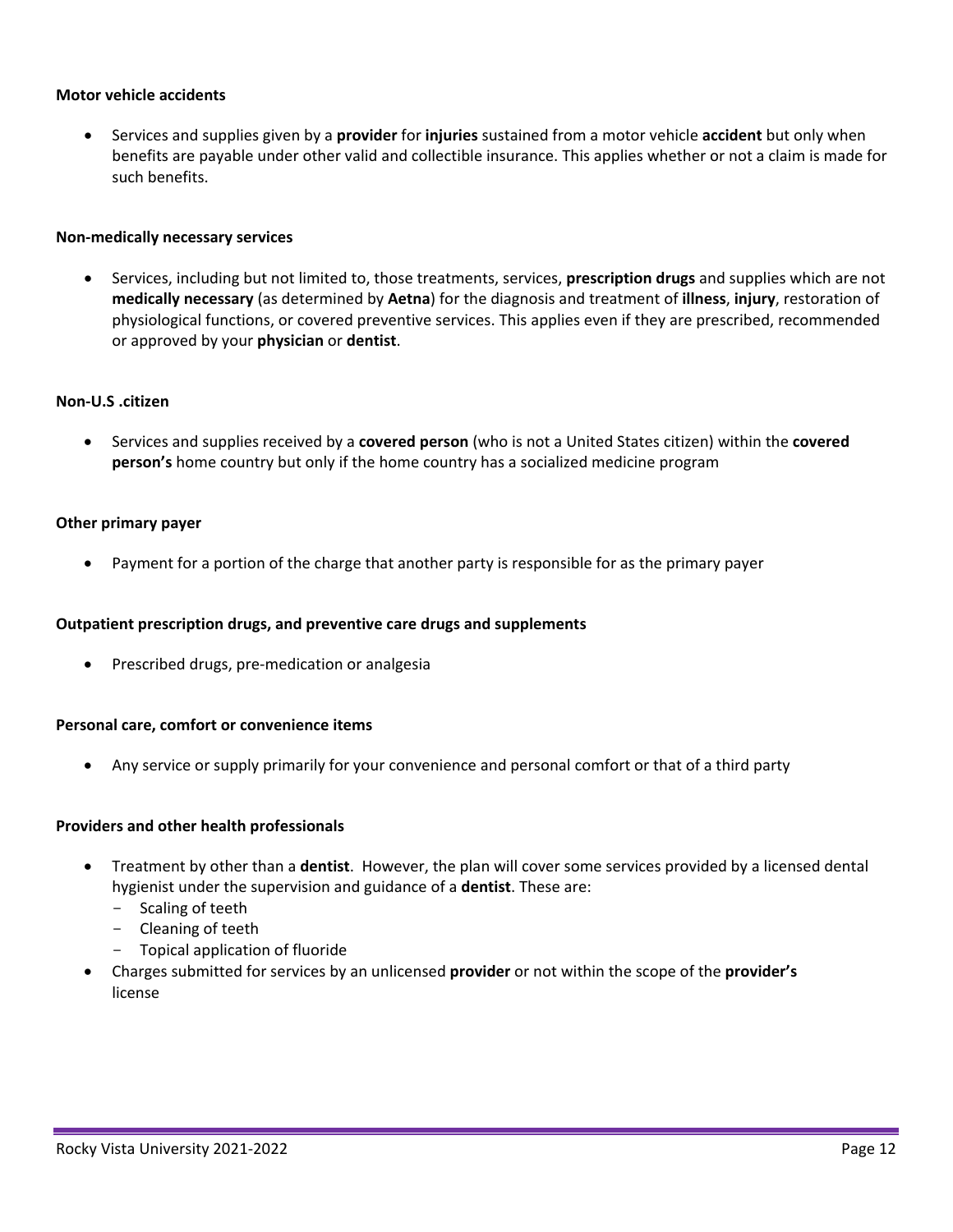#### **Riot**

• Services and supplies that you receive from **providers** as a result of an **injury** from your "participation in a riot". This means when you take part in a riot in any way such as inciting, or conspiring to incite, the riot. It does not include actions that you take in self-defense as long as they are not against people who are trying to restore law and order.

#### **Services paid under your medical plan**

• Your plan will not pay for amounts that were paid for the same services under a medical plan covering you. When a dental service is covered under both plans, we will figure the amount that would be payable under this plan if you did not have other coverage, then subtract what was paid by your medical plan. If there is any difference, this plan will pay it. If the amount paid by your medical plan is equal to or more than the benefit under this plan, this plan will not pay anything for the service.

#### **Services provided by a family member**

• Services provided by a spouse, civil union partner, domestic partner, parent, child, step-child, brother, sister, in-law or any household member

#### **Services, supplies and prescription drugs received outside of the United States**

• Services, supplies, and **prescription drugs** received outside of the United States. They are not covered even if they are covered in the United States under this certificate of coverage.

#### **Sports**

• Any services or supplies given by **providers** as a result from play or practice of collegiate or intercollegiate sports, not including intercollegiate club sports and intramurals

#### **Temporomandibular joint dysfunction/disorder**

- The following services and supplies:
	- **Orthodontic treatment**
	- Crowns, bridges and dentures
	- Treatment of periodontal disease
	- Implants
	- Root canal therapy

#### **Treatment in a federal, state, or governmental entity**

• Any care in a **hospital** or other facility owned or operated by any federal, state or other governmental entity, except to the extent coverage is required by applicable laws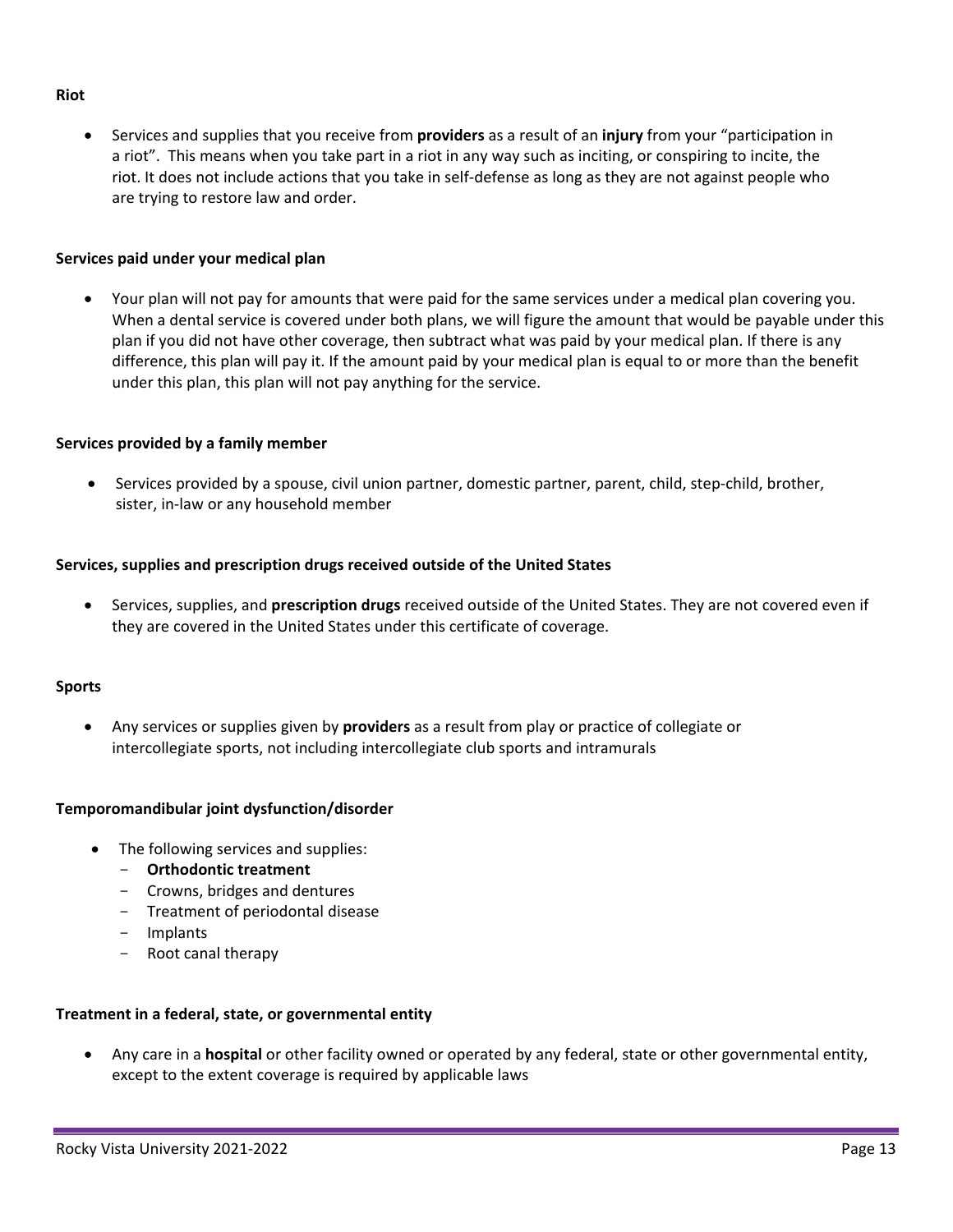#### **Valid and collectable insurance**

• Services and supplies covered by any other valid and collectible medical, dental, health, or **accident** insurance but only to the extent that benefits are payable under other valid and collectible insurance. This applies whether or not a claim is made for such benefits.

#### **Work related illness or injuries**

- Coverage available to you under workers' compensation or under a similar program under local, state or federal law for any **illness** or **injury** related to employment or self-employment.
- A source of coverage or reimbursement will be considered available to you even if you waived your right to payment from that source. You may also be covered under a workers' compensation law or similar law. If you submit proof that you are not covered for a particular **illness** or **injury** under such law, then that **illness** or **injury** will be considered "not work related" regardless of cause.

# **What rules and limits apply to dental care?**

Several rules apply to the dental benefits. Following these rules will help you use your plan to your advantage by avoiding expenses that are not covered by your plan.

# **Alternate treatment rule**

Sometimes there are several ways to treat a dental problem, all of which provide acceptable results.

If a charge is made for a non-eligible dental service or supply and an **eligible dental service** that would provide an acceptable result, then your plan will pay a benefit for the **eligible dental service** or supply.

If a charge is made for an **eligible dental service** but another **eligible dental service** that would provide an acceptable result is less expensive, the benefit will be for the least expensive **eligible dental service**.

The benefit will be based on the **in-network provider**'s **negotiated charge** for the **eligible dental service** or, in the case of an **out-of-network provider**, on the **recognized charge**.

You should review the differences in the cost of alternate treatment with your **dental provider**. Of course, you and your **dental provider** can still choose the more costly treatment method. You are responsible for any charges in excess of what your plan will cover.

# **Cleft lip and palate treatment rule**

**Eligible dental services** are provided for cleft lip and palate to the same extent as other dental conditions. Any waiting periods will apply.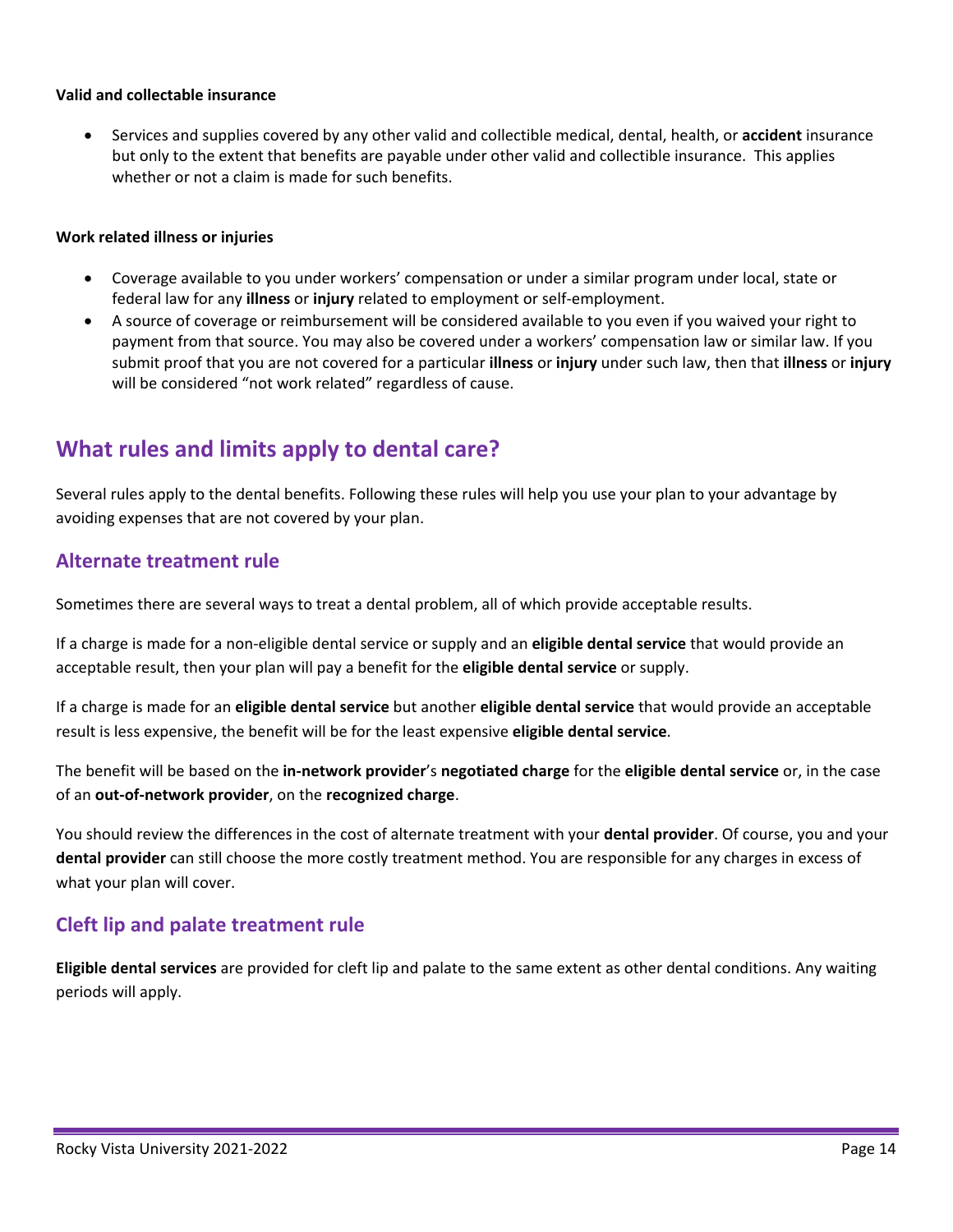# **Coverage for dental work begun before you are covered by the plan**

Your plan does not cover dental work that began before you were covered by the plan. This means that the following dental work is not covered:

- An appliance, or modification of an appliance, if an impression for it was made before you were covered by the plan
- A crown, bridge, or cast or processed restoration, if a tooth was prepared for it before you were covered by the plan
- Root canal therapy, if the pulp chamber for it was opened before you were covered by the plan

# **Reimbursement policies**

We have the right to apply **Aetna** reimbursement policies. Those policies may reduce the **negotiated charge** or **recognized charge.** These policies take into account factors such as:

- The duration and complexity of a service
- When multiple procedures are billed at the same time, whether additional overhead is required
- Whether an assistant surgeon is necessary for the service
- If follow up care is included
- Whether other characteristics modify or make a particular service unique
- When a charge includes more than one claim line, whether any services described by a claim line are part of or incidental to the primary service provided and
- The educational level, licensure or length of training of the **provider**

**Aetna** reimbursement policies are based on our review of:

- The Centers for **Medicare** and Medicaid Services' (CMS) National Correct Coding Initiative (NCCI) and other external materials that say what billing and coding practices are and are not appropriate
- Generally accepted standards of dental practice and
- The views of **providers** and **dentists** practicing in the relevant clinical areas

We use commercial software to administer some of these policies. Some policies are different for professional services than for facility services.

# **Replacement rule**

Some **eligible dental services** are subject to your plan's replacement rule. The replacement rule applies to replacements of, or additions to existing:

- **Crowns**
- Inlays
- Onlays
- Veneers
- Complete dentures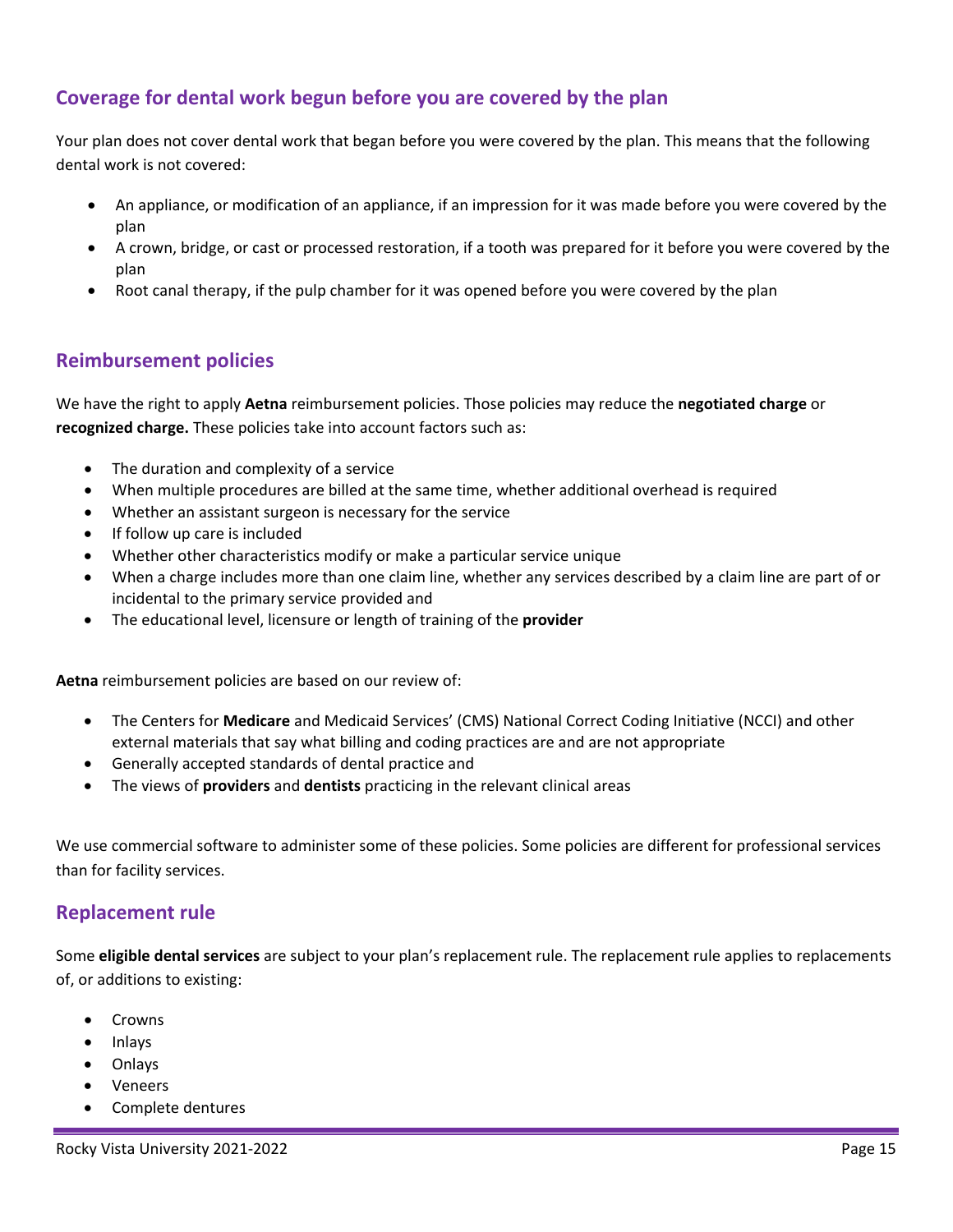- Removable partial dentures
- Fixed partial dentures (bridges)
- Other prosthetic services

These **eligible dental services** are covered only when you give us proof that:

- While you were covered by the plan:
	- You had a tooth (or teeth) extracted after the existing denture or bridge was installed.
	- As a result, you need to replace or add teeth to your denture or bridge.
- The present item cannot be made serviceable, and is:
	- A crown installed at least 8 years before its replacement.
	- An inlay, onlay, veneer, complete denture, removable partial denture, fixed partial denture (bridge), or other prosthetic item installed at least 8 years before its replacement.
- While you were covered by the plan:
	- You had a tooth (or teeth) extracted.
	- Your present denture is an immediate temporary one that replaces that tooth (or teeth).
	- A permanent denture is needed, and the temporary denture cannot be used as a permanent denture. Replacement must occur within 12 months from the date that the temporary denture was installed.

# **Tooth missing but not replaced rule**

The first installation of complete dentures, removable partial dentures, fixed partial dentures (bridges), and other prosthetic services will be covered if:

- The dentures, bridges or other prosthetic items are needed to replace one or more natural teeth that were removed while you were covered by the plan. (The extraction of a third molar tooth does not qualify.)
- The tooth that was removed was not an abutment to a removable or fixed partial denture installed during the prior 10 years. Any such appliance or fixed bridge must include the replacement of an extracted tooth or teeth.

**The Rocky Vista University Dental® Preferred Provider Organization (PPO) Student Dental Plan is underwritten and**  administered by Aetna Life Insurance Company (ALIC). Aetna Student Health<sup>SM</sup> is the brand name for products and services provided by these companies and their applicable affiliated companies.

#### **IMPORTANT NOTICES:**

• **Notice of Non-Discrimination:**

**Aetna Life Insurance Company** does not discriminate on the basis of race, color, national origin, disability, age, sex, gender identity, sexual orientation, or health status in the administration of the plan including enrollment and benefit determinations.

• **Sanctioned Countries:**

If coverage provided under this student policy violates or will violate any economic or trade sanctions, the coverage will be invalid immediately. For example, we cannot pay for eligible health services if it violates a financial sanction regulation. This includes sanctions related to a person or a country under sanction by the United States, unless it is allowed under a written license from the Office of Foreign Asset Control (OFAC). You can find out more by visiting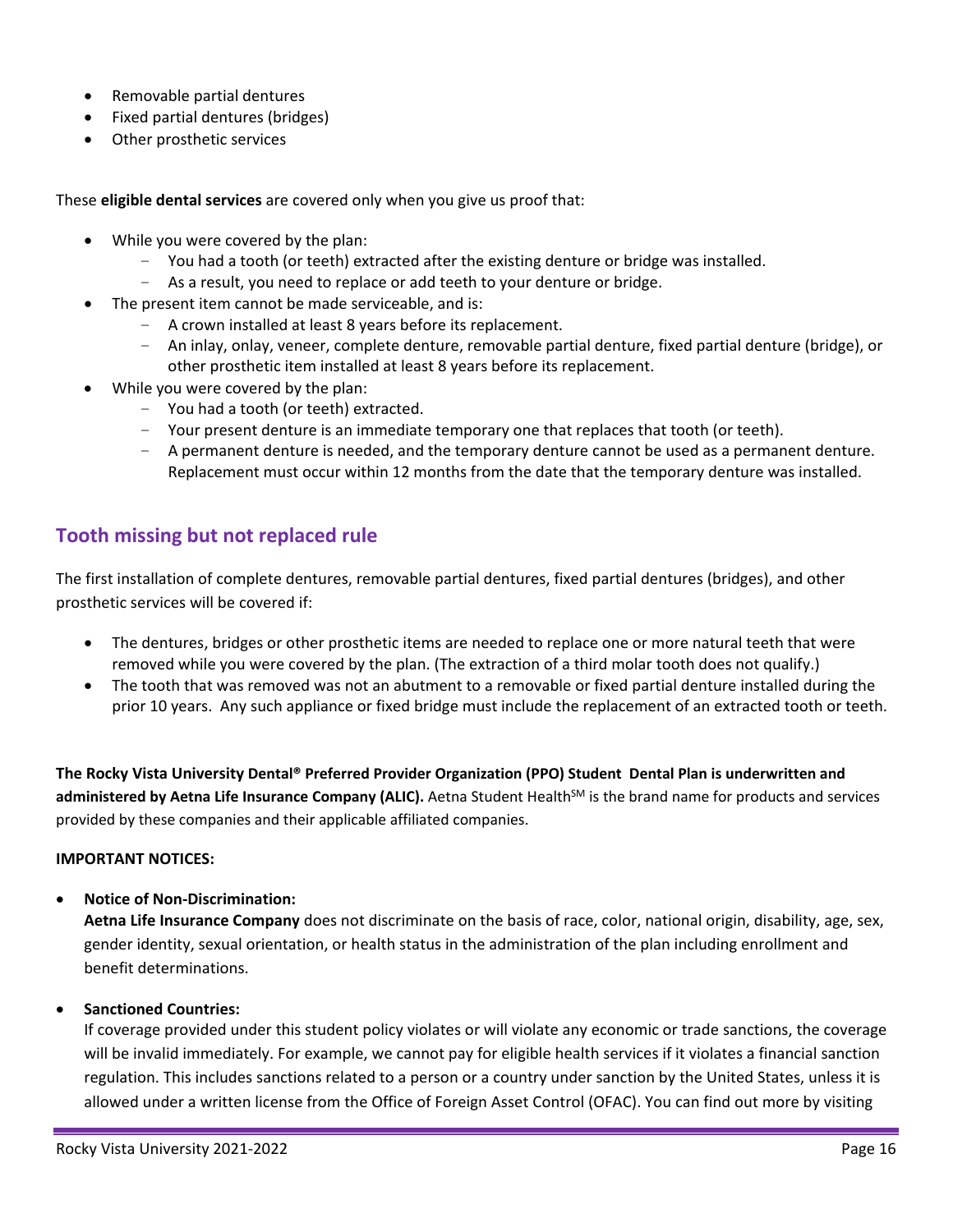http://www.treasury.gov/resource-center/sanctions/Pages/default.aspx.

Aetna complies with applicable Federal civil rights laws and does not discriminate, exclude or treat people differently based on their race, color, national origin, sex, age, or disability.

Aetna provides free aids/services to people with disabilities and to people who need language assistance.

If you need a qualified interpreter, written information in other formats, translation or other services, call the number on your ID card.

If you believe we have failed to provide these services or otherwise discriminated based on a protected class noted above, you can also file a grievance with the Civil Rights Coordinator by contacting: Civil Rights Coordinator, P.O. Box 14462, Lexington, KY 40512 (CA HMO customers: PO Box 24030 Fresno, CA 93779), 1-800-648-7817, TTY: 711, Fax: 859-425-3379 (CA HMO customers: 860-262-7705), [CRCoordinator@aetna.com.](mailto:CRCoordinator@aetna.com)

You can also file a civil rights complaint with the U.S. Department of Health and Human Services, Office for Civil Rights Complaint Portal, available at [https://ocrportal.hhs.gov/ocr/portal/lobby.jsf, o](https://ocrportal.hhs.gov/ocr/portal/lobby.jsf)r at: U.S. Department of Health and Human Services, 200 Independence Avenue SW., Room 509F, HHH Building, Washington, DC 20201, or at 1-800-368-1019, 800-537-7697 (TDD).

*Aetna is the brand name used for products and services provided by one or more of the Aetna group of subsidiary companies, including Aetna Life Insurance Company, Coventry Health Care plans and their affiliates (Aetna).*